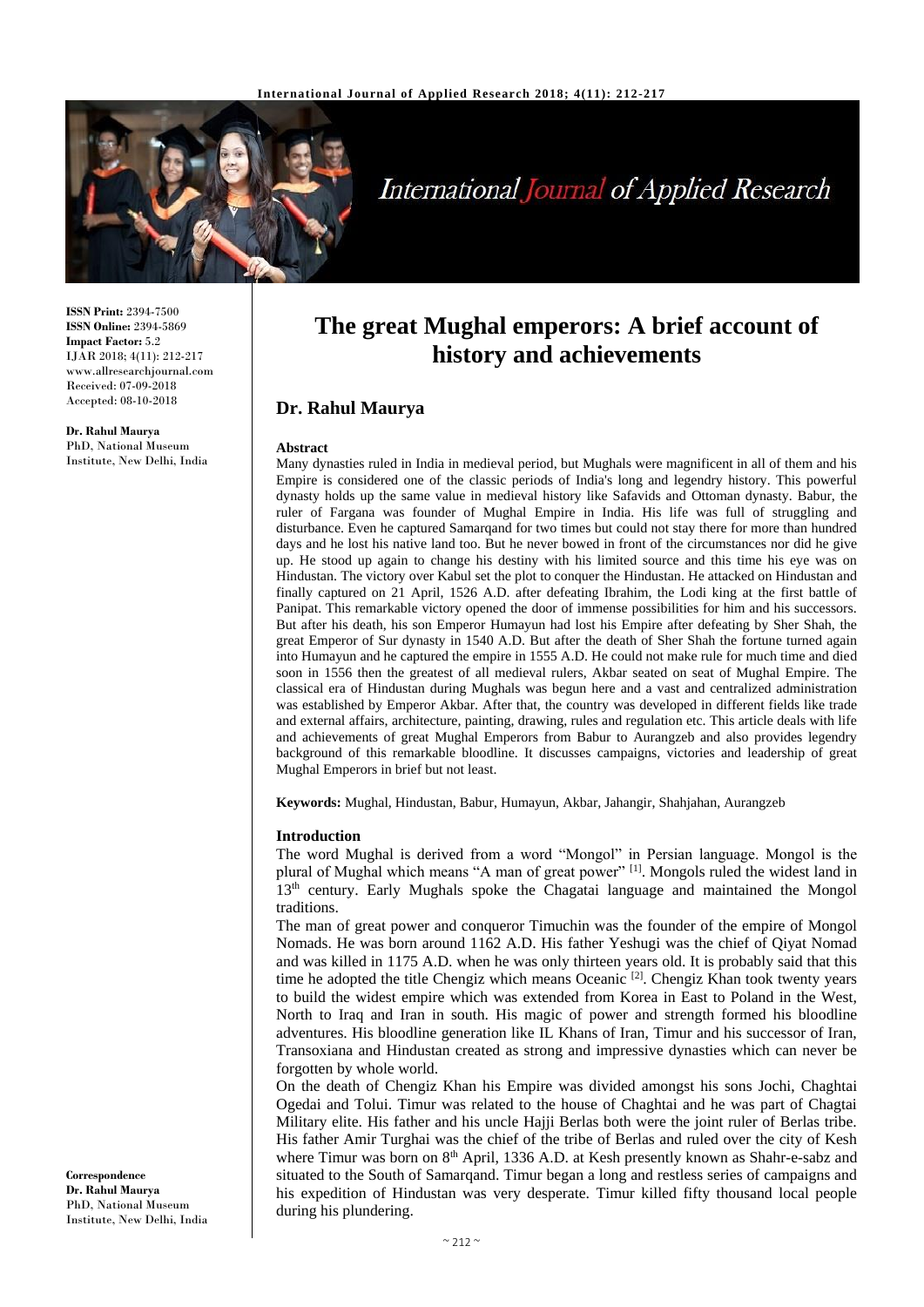He massacrated and destroyed all the towns and cities from route where he passed. Abu Saeed was the Seventh successor of Timurid Dynasty, who was the father of Umar Sheikh Mirza, father of Babur.

#### **Zahir-ud-din Muhammad Babur (1526-1530 A.D.)**

Babur means "Tiger" <sup>[3]</sup>, was born on 14<sup>th</sup> February, 1483 A.D. in Farghana. His father Umar Sheikh Mirza was the king of Farghana, the descendant of Amir Timur and his mother Qutlug Nigar Khan was the daughter of Yunus Khan descendent from Chagtai Khan the second son of Chengiz Khan. His father Umar Sheikh Mirza died on 8<sup>th</sup> June, 1494 A.D. Thistime, he was just entering the age of twelve and was enthroned the seat of Farghana in June, 1494 A.D. Babur's passion was to capture the grand capital Samarqand but could not get successes for long time and then he lost Fargana too and in May, 1501 A.D., he was badly defeated by Shaibani Khan at Sir-i-pul. Then he became throne less. But he moved to Kabul and captured it which opened the door of invasion in India.

He started campaign against Hindustan from 1519 A.D. to 1525 A.D. and attacked five times on Hindustan. Finally, he captured Hindustan on 21rd April, 1526 A.D. by defeating of Ibrahim Lodi (the last ruler of Lodi dynasty) at Panipat known as 'the first battle of Panipat'. He moved to his archenemy, Rana Sangram Singh known as Rana Sanga. This irrepressible and adventurous leader of Rajput confederacy was a marvelous fighter. He had lost his one eye and arms and had eighty wound on his body yet his temperament was very high. The memoir of Babur shows only that Rana Sangram Singh invited him to attack over Hindustan against Ibrahim Lodi. He wrote "while we were still in Kabul, Rana Sanga had sent an envoy to testify to his good wishes and to propose this plan: "If the honoured Padshah will come to near Dihli from that side, I from this will move on Agra"<sup>[3]</sup>. The battle of Khanwa was fought between Babur and Rana Sanga which was won by Babur on 17th March, 1527 A.D. Babur reinforced his army by giving the name to the battle as *jihad*. The battle of Khanwah was the decisive battle to establish Mughal Empire utterly. After this battle, Babur became powerful Emperor and his life got stability which he had already spent like maverick. After the victory of Khanwah, Babur recognized the title of *Ghazi*.

He defeated Medini Rai at the battle of Chanderi on 29<sup>th</sup> January, 1528 A.D. and the Fortress of Chanderi was taken under control. Babur's last battle with Afghan was the battle of Ghaghra. It was fought between Babur and the alliance of Bengal and Bihar army in lead of Sultan Mahmood Lodi, the brother of Ibrahim Lodi. On 6<sup>th</sup> May, 1529 A.D., Babur defeated Afghan very brilliantly. Now the Empire of Babur was spread from Oxus to Ghaghara and Himalaya to Gwalior.

At the age of 48 year, Babur died on 26 December, 1530 A.D. at Agra. Initially his dead body was buried at Aram Bag in Agra but after few years he buried finally in Kabul, the place which he decided before his death. Babur was the only Emperor who had full control on both Kabul and Qandahar after Kushan rulers. His memoirs refer that he was the great autobiographer which recognized him the title "prince of autobiographer". He was fine scholar and having full command on Persian and Turkish language. He was a great lover of fine art, gardening, architecture, poetry, painting and music.

Babur did not like the weather of India due to its heated stormy wind and dust. He loved his native land's atmosphere and gardens very much. He mentioned in his memoirs that he created several gardens around Agra. He managed good water channels in gardens which was the fundamental need of gardens to make green and cool. He enclosed the gardens with high walls to prevent heated wind and sandstorm. The Mughal architecture began by Babur when he built first mosque at Kabuli Bagh near Panipat. He had keen interest in gardens, he made a garden in four square patterns based geometrical technique named was Nur-Afghan. In Agra he created Bag-i-hast Bihist (The Garden of Eight Heaven), in Fatehpur Sikri, Fateh Bagh (Victory Garden) and Bagh-i-nilufar at Dholakpur. Presently Rambagh is only surviving garden of Babur in Agra which was later known Aram Bagh. He also built several mosques in India, his principal architectures which exist today are the mosque of Sambhal (933/1526 A.D.), Ayodhya and Panipat (935/1528-29 A.D.).

#### **Nasir-ud-din Mohhamad Humayun (1530-1540 A.D., 1555-1556 A.D.)**

Nasir-ud-din Mohhamad Humayun was born on 6<sup>th</sup> March, 1508 A.D. at Kabul. His Mother's name was Mahim Begum. He was appointed the Governor of Badakhshan at the age of 12. His first experience of battle was against Hamid Khan. Humayun defeated him near Hissar Firoza at the age of 18. At the age of 23, he enthroned the seat of Mughal Empire on 30<sup>th</sup> December, 1530 A.D. at Agra and his first campaign was against the fortress of Kalinjar in Bundelkhand. He seized the fortress of Kalinjar but he abandoned it after few months when the King of fortress obliged him huge indemnity.

Humayun besieged the fortress of Chunar which was held by Sher Khan. The four months of siege from September to December, 1532 A.D., Sher Khan accepted complete submission to him and sent a detachment of force with his son Qutub Khan to serve Mughal army. Humayun abandoned the siege without conquering the fortress and remained it under the control of Sher Khan. This was the biggest mistake of his life because Sher Khan got an opportunity to develop his resources and increased his power.

Humayun defeated Bahadur Shah at Sarangpur in January, 1535 A.D. and occupied Champaner and Mandu, and then Gujarat and Malwa. But Gujarat and Malwa could not be possessed for much time and both were again acquired by Bahadur Shah.

Sher Khan seized the Mughal possession in Bihar and Jaunpur. His troops occupied entire country from Taliagarh to Kannauj. He rapidly over-ran the country and captured Banaras, Kara, Bahraich, Kannauj and Sambhal. On 26<sup>th</sup> June, 1539 A.D. at the battle of Chausa, Humayun was defeated by Sher Khan and after this battle Sher Khan adopted the title "Sher Shah" for himself, read Khutwa and struck coins in his own name.

After being defeated, Humayun and his brothers, met at Agra and discussed about the tactics against Afghan and they proceeded to meet the enemy with 90000 soldiers. On  $17<sup>th</sup>$  May, 1540 A.D., Mughals were defeated again at the battle of Bilgram by Sher Shah with his clever tactics. Then Humayun retired and expelled from India.

In 1541 A.D., Humayun met with Hamida Begam, the daughter of Hindal's tutor and spiritual guide Mir Baba Dost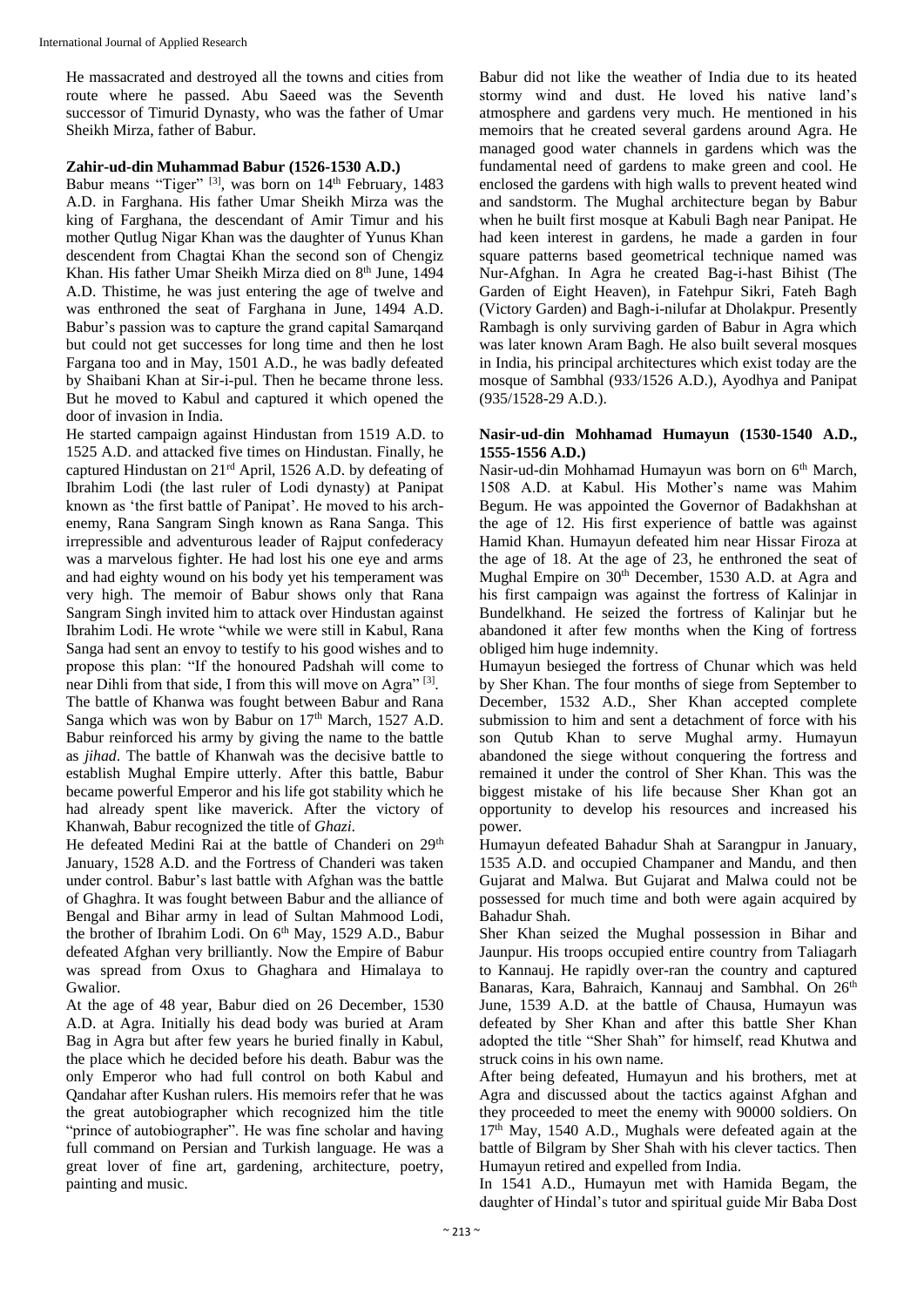alias Mir Ali Akbar Jami and got married with Hamida Begam on  $29<sup>th</sup>$  August, 1541 A.D<sup>[4]</sup>. who gave the birth to Akbar at royal palace of Rana of Amarkot.

On the receipt of help from Shah Tahmasp, Humayun invaded the Qandahar by defeating his brother Askari. Then he conquered Kabul from Kamran but Kamran stood to give challenge again and again. Kamran reached under the shelter of Sultan Islam Shah, who treated him badly and sent him the country of Gakkhar. Gakkhar handed over to Humayun who ordered to make him blind. Humayun was extremely helped by Bairam Khan during his stay in Afganistan. He was now authority of Kabul, Qandhar and Ghazni. Humayun's all brothers were killed; Kamram was died in pilgrimage to Mecca, Askari was given prison and sent to Mecca from where he never returned and Hindal was killed by an Afghan.

Sher Shah had established a vast and powerful Empire with elite administration, but he died in May, 1545 A.D. and after his death his son Islam Shah was the next successor who died in premature age on 30<sup>th</sup> October, 1553 A.D. Islam Shah's twelve years son was killed by his maternal uncle. This tragedy made disappointment in whole kingdom. On 15th May, 1555 A.D., the battle at Machchhiwara was fought between Mughals and Afghans. The whole province of Punjab came under the Mughal authority as the result of battle and at the battle of Sirhind, on 22nd June, 1555 A.D., Afghan were defeated very badly. This was the final battle to obtain the seat of Empire. Thence Humayun seated on the throne of Delhi on 23rd July, 1555 A.D. but he could not enthrone for much time and died on 24<sup>th</sup> January, 1556 A.D. after falling down from the stairs on the terrace-roof of Sher Mandal on 20<sup>th</sup> January, which was made by Sher Shah Sur, in which Humayun established Din Panah Library. He was renowned scholar and had a great knowledge about Mathematics and Astrology. He was extremely influenced by of Persian art, architecture, language and literature. He built Din Panah, the sixth city of Delhi in 1553 A.D. which is famous as Purana Qila.

Humayun the successor of Babur also loved art but he was much passionate to study astrology and astronomy. His most remarkable achievement was the city of Din Panah in Delhi known today as Purana Qila (old fort). Actually, the city had vast palace, gardens and restrooms for scholars and refugees. Sher Mandal, the palace of Sher Shah is identified as the famous library of Humayun where he died after falling from its stairs. The mosque at Kachhpura village in Agra was only surviving building during his reign situated on the left bank of river Yamuna and opposite to Taj Mahal.

# **Jalal-ud-din Mohammad Akbar (1556-1605 A.D.)**

The greatest Mughal ruler of Hindustan Jalal-ud-din-Mohammad Akbar was born at the palace of Rana Virsal of Amarkot in Sind on 15<sup>th</sup> October, 1542 A.D. (the fourth day of Rajab, 949 A.H.). Humayun married Akbar with Rukaiya Begam the daughter of Hindal after the death of Hindal and gave the whole state of Ghazni to Akbar and made him ruler of Ghazani in 1551 A.D. when he was at the age of ten years.

After hearing the tragic news of Humayun's death at Kalanaur in the province of Punjab, Akbar's guardian Bairam Khan immediately made a brick-platform and proclaimed Akbar as Emperor and this ceremony took place on  $14<sup>th</sup>$  February, 1556 A.D. This time, the condition of Hindustan was very critical and he was the ruler of only

Punjab which was disputed and Sikandar Sur wanted to proclaim. Agra and Delhi were occupied by Hemu. Kabul, Badakhshan and Qandhar were disputed; Muqeem Khan and Mirza Haqim were not able to defend from any side. Sind, Multan and Kashmir were independent. Bengal was the independent kingdom of Afghan and Bihar was under the Adil Shah Sur who made his kingdom Chunar. Gondwana, Gujrat and Malwa were also independent and powerful kingdom.

Hemu, the Prime Minister of Adil Shah was the great problem for new Emperor and entire land from river Satlaj to Gwalior was under his control. He proclaimed himself as an independent ruler with the title of Maharaja Vikramaditya. In medieval history period he was only Hindu who became the ruler of Delhi. The second battle of Panipat was fought between Hemu and Mughal and on  $5<sup>th</sup>$ November, 1556 A.D., the battle was won by Mughal and the imperial city of Delhi was occupied. Qiya Khan was sent to Agra and directed to take charge immediately. Akbar entered Agra on 30<sup>th</sup> October, 1556 A.D.

Akbar got his second marriage with the daughter of Adullah Khan Mughal at the age of fifteen. At the age of eighteen, he decided to depose the guardianship of Bairam Khan so he informed Bairam Khan to leave the state and advised him to go for pilgrimage of Mecca. Bairam Khan accepted the advice of Emperor and left Agra but by conspiracy of courtiers Bairam Khan rebelled against Emperor and the battle of Tilwada was fought between Bairam Khan and Mughal which was won by Mughal on 23rd August, 1560 A.D. and Bairam was forgiven by Akbar but he was killed on the way of Mecca by an Afghan on  $31<sup>st</sup>$  January, 1561 A.D. then Akbar married with his widow Salima Begum and took his son Abdur Rahim under his protection.

Akbar got his first matrimony with Rajput during his pilgrimage to Ajmer. Badauni wrote "On the  $8<sup>th</sup>$  of Jumadai-awwal in the year nine hundred and sixty nine the Emperor went on a pilgrimage to the blessed tomb of that pole star of Sheikhs and Saints, Khwajah Muin-ud-din and gave presents and alms to the people who waited there. And at the town of Sambhar, celebrates for its salt-mines, Raja Paharah Mal governor of Amber together with his son Rai Bhagwan Das came and paid his respects to the Emperor, who the espoused his gentle daughter in honourable wedlock" [5]. Thus this marriage was held on  $13<sup>th</sup>$  January 1562.

The petticoat administration was ended after the death of Maham Anaga on 24<sup>th</sup> June, 1562 A.D. Akbar abolished slavery in 1560 A.D., pilgrimage tax in 1563 A.D. and *Jaziya* tax which was paid by all non-Muslims. The great musician Tansen was brought in Mughal court in 1562 A.D. who was in the service of Raja Ram Chandra Baghel of Batha (modern Rewa).

The province of Gujarat was annexed in 1572 A.D. In 1590 A.D., Akbar appointed Abdur Rahim as the governor of Multan and instructed him to conquer the fort of Thatta. The fortress of Thatta and Sehwan were annexed in Mughal Empire in 1591 A.D. In 1590 A.D., Raja Man Singh, the governor of Bihar invaded Orissa and attacked on Qutlug Khan Lohani. Man Singh defeated him and spread the Empire including Orissa. In Feb 1595 A.D., Mir Masum was deputed to invade over Baluchistan. He attacked on fortress of Sibi North-East of Quette and annexed whole of Baluchistan including Makran. Thus Qandhar came under the possession of Mughal.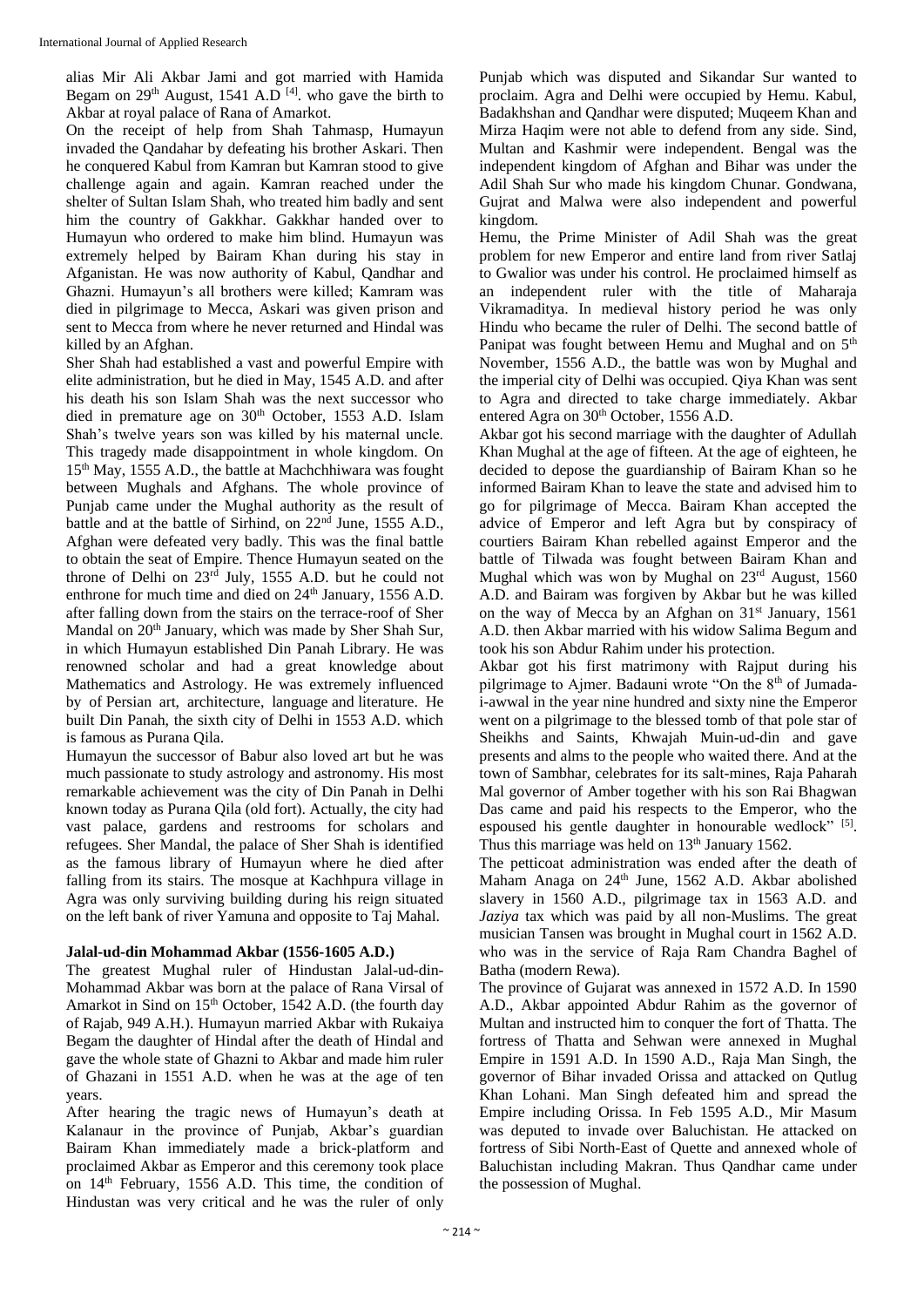In August 1591 A.D., Akbar sent a diplomatic mission to make sovereignty over Khandesh, Ahmadnagar, Bijapur and Golkunda. Raja Alikhan accepted the inferiority and took authority by Mughal Emperor. When Ahmadnagar fell by turbulence again then another expedition made in August, 1600 A.D. and captured it. Thus the provinces of Deccan annexed to Mughal Empire. Akbar conquered the fort of Asirgarh in 1601 A.D. which was the last expedition of his life. His victory made the vast Empire which was spread from the Brahmaputra River in the East to Helmand in the West, and Himalayan mountain boundary to Godavari River in south. Akbar died at mid-night of 25-26 October, 1605 A.D. because of high fever and buried at Sikandra five miles from Agra.

The thought of Akbar about religion was very wide. He was not an orthodox Muslims and discussed with scholars in open mind. He took much interest in divine mystery and religious debates. In 1582 A.D., he promulgated the Din-i-Ilahi or Tauhid-i-Ilahi. Its object was to establish National Religion which would be acceptable to the Hindus and Muslims alike. Akbar became the spiritual guide of the nation and saw in the performance of that duty a means of pleasing God.

The classic age of art and architecture began during the reign of Akbar. He built number of buildings in India. The monuments of Agra and the victory city Fatehpur Sikri were one of his remarkable achievements and he was also great patron of eminent scholars, poets and European style of paintings. R. Nath said about Akbar that such type of rare genius person appears only once in millennium. He gave example that Budha in first millennium and undoubtedly Akbar in second millennium A.D<sup>[6]</sup>.

# **Nur-ud-din Mohammad Jahangir (1605-1627 A.D.)**

The princess of Jaipur, Harkha Bai (Marium-uz-zamani, title was given by Akbar) gave the birth to Prince Salim on 30<sup>th</sup> August, 1569 A.D. Akbar named him Salim in the honour of Sheikh Salim so Akbar called him Shaikhu Baba. Salim was appointed in royal service in 1577 A.D. to obtain the '*mansab'* of 10000 which reached 12000 in 1585 A.D.

Prince Salim's first marriage was held with Manbai, the daughter of Raja Bhagwan Das of Amber held on 13 February, 1585 A.D. Manbai gave the birth to Khushrow and Sultan-ut-nisha Begam but Manbai committed suicide in 1604 A.D. He got several other marriages, in 1586 A.D. with Jagat Gosain, in 1588 A.D. with Sahab Jamal, with the daughter of Raja Keshav Das Rathod etc. but his famous marriage was with Mehr-un-nisha later known as Nurjahan, a widow of Sher Khan. The marriage was held in May, 1611 A.D. She was the daughter of Mirza Ghiyas Beg, the prime minister of Akbar known as Itimad-ud-daulah and sister of Asaf Khan, father of Arazuband Bano Begum later known as Mumtaj.

Salim ascended at the throne of Agra with the title of Nurud-din Mohammad Jahangir Padshah on 3rd November, 1605 A.D [7] . He removed the tax named *tumga* which was taken on the trade goods and Mir Bahri, the tax taken on the trade goods by the way of water. He established the chain of Justice for those suffered people who could not get justice easily. One limb of chain was fixed with royal bastion and another with the poll of alongside of river. It had sixty bells and four 'mun' in weight.

Prince Khushrow escaped from the fort of Agra in 1606 A.D. and reached Mathura where he damaged the city and killed many people. He moved towards Lahore via Delhi and Punjab, he met with Guru Arjun Singh at Taranpur. Emperor ordered the force to chase him. Then he was captured by the force in the garden of Kamran and made blind by Emperor.

Jahangir adopted his father's policy and directed to Khan-ikhana to conquer the Deccan in 1608 A.D. He sent him with the force of 12000 chosen soldiers but could not get lot of success and opposed by able military officer Malik Amber the Prime Minister of Ahmadnagar. In 1611 A.D., Mughal made a vast attempt and besieged Ahmadnagar but failed by Malik Ambar's guerillas tactics. In 1614 A.D., Rana Amar Singh of Mewar surrendered him and accepted the sovereignty of Mughal Empire. According to advice of Nurjahan's Junta, he transferred Prince Parvez to Allahabad and Prince Khurram was sent to Ahmadnagar. Khurram reached Burhanpur in March, 1617 A.D. and made an open negotiation. Malik Ambar surrendered the fort of Ahmadnagar. Prince Khurram was appreciated by Jahangir and got him the title of Shahjahan.

Qandahar was captured by Shah of Persia in 1622 A.D. and conquered it. Shah Abbas of Persia sent an Ambassador to the court of Jahangir with the letter to rightful capture of Qandahar on basis of being a part of Persian kingdom.

Shahjahan rebelled against Emperor Jahangir but he surrendered in 1626 A.D. and submitted him for royal forgiveness. Emperor forgave him and appointed as the governor of Balaghat. Thus the three years old rebellion ended in April, 1626 A.D.

Jahangir had vast impact of Nurjahan who took interest in administration and social affairs. He fell ill while coming back from Kashmir at Rajaouri in 1627 A.D. and was died on 28th October, 1627 A.D. His personality and character were full of controversies. There are two thought which is opposite to each other. European scholars characterized him as a fickle-minded oppressor who always devoured in wine and women. He was an unsuccessful ruler who did not have human feeling. While another side Indian writers counted him successful ruler who was secular by religion and had great humanity.

He was great lover of paintings, nature and gardens like his ancestors. During his reign Mughal paintings were developed and reached on apex. Brice-a-brac became eminent and the colors glazed the miniatures and portraits. Jahangir took much interest in European painting and during his reign, he came into the relation with the English Empire.

# **Shihab-ud-din Mohammad Shahjahan (1628-1658 A.D.)**

Shahjahan was born on 5<sup>th</sup> January, 1592 A.D. at Lahore. Emperor Akbar gave him the name, Sultan Khurram. In early reign of Jahangir, he obtained mansab of 8000 Zat and 5000 Sawar with flag and Drum in 1607 A.D. and in 1608 A.D. the Jagir of Hissar Firoza devoted to him. In 1610 A.D., he got married with the daughter of Muzaffar Hussain Safavi and in 1612 A.D. with Arjumand Banu Begum famous as 'Mumtaj Mahal", the daughter of Asaf Khan who was the elder brother of Nurjahan. The alliance between Shahjahan, Asaf Khan, Itimad-ud-daulah, and Nurjahan was called Nurjahan Junta which ruled for two year.

Khurram was promoted at high rank of 30000 Zat and 20000 Sawar. After successful campaign against Rana Amar Singh, he was appointed the governor of Deccan with the title of Shahjahan given by the Emperor Jahangir. After the death of Jahangir, Shahjahan enthroned on Sunday 29<sup>th</sup>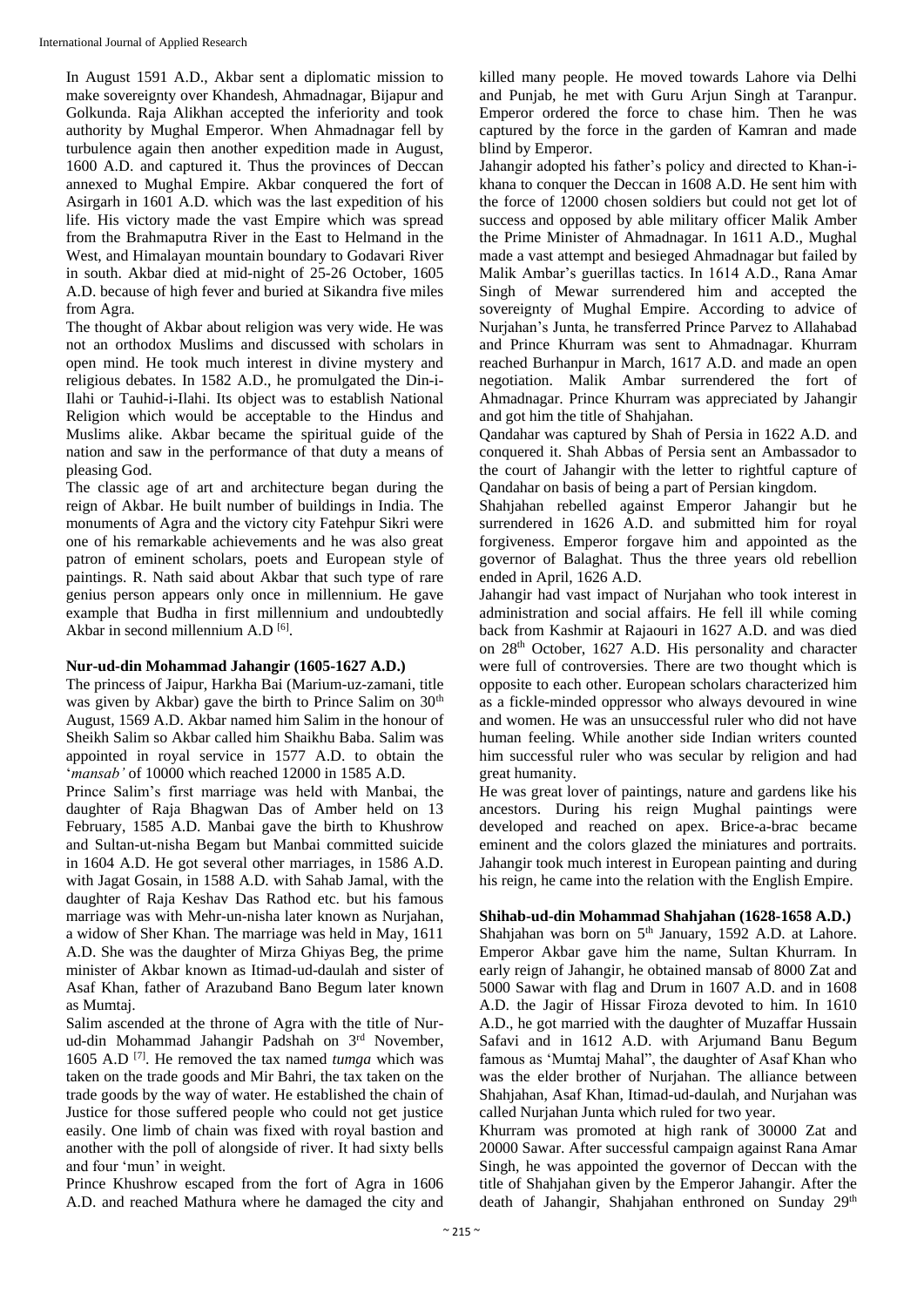January, 1628 A.D. and 'Khutwa' of his name was read in the capital of Lahore. On Monday 4<sup>th</sup> February, 1628 A.D. he proceeded to the fort of Akbarabad and ascended the throne with new glorious title of Abul Muzzafar Shihab-uddin Muhammad, Sahib-i-Qiran-i-Sani [8] .

Shahjahan's reign was full of disturbance and most of rebels were acted. Jujhar Singh, the son of Bir Singh Dev Bundela who murdered Abul Fazl by the allusion of Emperor Jahangir. Jujhar Singh came to Agra to congratulate the succession of Shahjahan and presented him gifts. After some time, Shahjahan ordered to investigate the unjustified collection of Bir Singh Bundela. Jujhar returned to Orchha and made preparation to assert him as an independent. Shahjahan could not take action against him for sometime because he diverted his attention towards Kabul which was raided by Jumid, the Chief of Transoxiana. He directed Mahawat Khan to quell the rebellion of Bundelkhand. The Mughal army was pursuing them and clashed Jujhar Singh who was defeated by Mughal. Then Orchha was terribly destroyed; the splendid temple of Orchha was exterminated and made a mosque over it.

Mirza Amin Qazwini, a contemporary historian wrote during 1630-31 A.D. that the terrible famine desolated the Deccan. Lot of people died by starvation and villages and towns were occupied the dead bodies. Many people ran away towards north India. Ahmadnagar, Surat, Burhanpur, Khandesh and many other places were affected by famine and reached on starvation.

The fortress of Qandahar was lost during the reign of Jahangir. Ali Mardan Khan the governor of fortress of Qandahar was not in good faith of Shah of Persia. He surrendered the fortress of Qandahar to Mughals in 1639 A.D. by the diplomatic tactics of Shahjahan and admitted in the service of Mughals. Thus Qandahar was occupied by Mughals without much effort. But in 1649 A.D. it was slipped from the hands of Mughal and never came again under possession.

Shahjahan fell ill in September, 1657 A.D., the news of his illness and rumour of his death spread. His four sons Prince Dara Shikoh, Shah Shuja, Aurangzeb and Murad set their eyes on the throne.

Dara Shikoh was the eldest and favourite of his father. He was the governor of Punjab and Multan but that time he was the resident of court at Agra. He was a religious man and was influenced by the Sufis. He was not at all liked by Aurangzeb who was a fanatic Muslim. Shuja was the governor of Bengal and he declared the Emperor himself. Murad was the governor of Gujarat who proclaimed himself as Emperor. Aurangzeb was the governor of Deccan and the most capable of amongst his brothers. He was shrewd and did not proclaim himself Emperor. The war was started with Shuja, who was defeated at Banaras by the imperial forces under Suleman Shikoh and Jai Singh and escaped from battle. Murad and Aurangzeb fought jointly against imperial forces at Dharmat where imperial force defeated under the command of Jaswant Singh and Kasim Khan on 15<sup>th</sup> April, 1658 A.D. After this victory they met the army led by Dara at Samugarh on 29<sup>th</sup> May, 1658 A.D. where Dara was defeated and escaped from the decisive battle. Aurangzeb marched towards Agra and made his father a prisoner and proceeded to Delhi where he crowned himself the Emperor after killing his brother Murad at Mathura. Aurangzeb defeated his brother Shuja at Khajuwa near Fatehpur, Shuja escaped to Arakan where he died. The final battle of

Aurangzeb and Dara was held in April, 1659 A.D. at Devrai near Ajmer where Dara finally defeated. Dara was caught and ordered to be murdered by the court in 1559 A.D. His dead body to be brandished on the road of Delhi and buried him in the tomb of Humayun at Delhi. Thus Aurangzeb became the undisputed master of Mughal Empire.

Shahjahan lived as a prisoner for eight years in Shah Burj of the fort of Agra and died at the age of 74, on 31st January, 1666 A.D. He was buried besides his wife Mumtaz Mahal in the Taj Mahal at Agra.

Shahjahan was great lover of architecture like his grandfather Akbar but the differences between them was that he loved the architecture built of white stone. Several monuments and palaces at Agra were built and renovated by white marble. Taj Mahal is masterpiece of all the Mughal monuments.

# **Muhi-ud-din Mohammad Aurangzeb (1658-1707 AD.)**

The man of restless power Aurangzeb was the last great Emperor of the Mughal dynasty. He was born on 4<sup>th</sup> November, 1618 A.D. at Duhad near Ujjain in the province of Malwa and Ahemadabad by the famous princess Arjumand Bano Begam or Mumtaj Mahal.

During the reign of his father, he got first experience of war against Jujhar Singh of Orchha at the age of sixteen and received his first military rank a 'Mansab' of 10000 Sawar and Zat. He was appointed the governor of Deccan to campaign against Bijapur which was held between1636- 1644 A.D. His success against Deccan was his first achievement of life and recognized him a famous warrior. He established a new city near the former capital of Khirki which he named as Aurangabad on his own name.

He was married on  $8<sup>th</sup>$  May, 1637 A.D. to Dilras Bano Begum, the daughter of Shaniwaz Khan, who was the house of Persian dignitary. He was appointed for second time in Deccan during 1652 to 1657 A.D. but in 1657 A.D. he participated in the war of accession. After crushing his rivals, he ascended the throne of Delhi on  $31<sup>st</sup>$  July, 1658 A.D. formally. The ceremony was held on  $5<sup>th</sup>$  June, 1659 A.D. at grand palace of Shahjahan in Delhi where he enthroned himself with assumed the title of Abul Muzzaffar Muhi-ud-din Muhammad Aurangzeb Bahadur Alamgir Padshah Ghazi <a>[10]</a> and the Khutwa of his name was read and coins were struck.

After the coronation, Emperor wanted to finish the misery and desired to establish the peace and administration. So he transferred old officers and appointed his own officers. Raja Jai Singh was appointed the Governor of Sambhar with addition of Lahore, Shaista Khan was sent to Deccan as a Governor, Danishmand Khan was appointed the governor of Delhi. Mir Jumla was appointed the Governor of Bengal.

He issued the orders to relief the people by removing many illegal taxes of which important taxes were 'Rahdari'- a kind of inland transport duty, 'Pandari'- a kind of octroi which leaved on articles of food and drink that brought for sale in the cities and 'Abwabs' the miscellaneous taxes like revenue and customs duty.

During his reign, his first expedition was against Cooch Bihar and Assam. Mir Jumla finished his work shortly and captured the capital of Cooch Bihar then invaded Assam which was ruled by Ahome tribes who established their kingdom in 13<sup>th</sup> century. Portuguese who plundered the Bengal and mortgage the people for sold as slaves. Shaista Khan conquered the island of Sandwip and released the